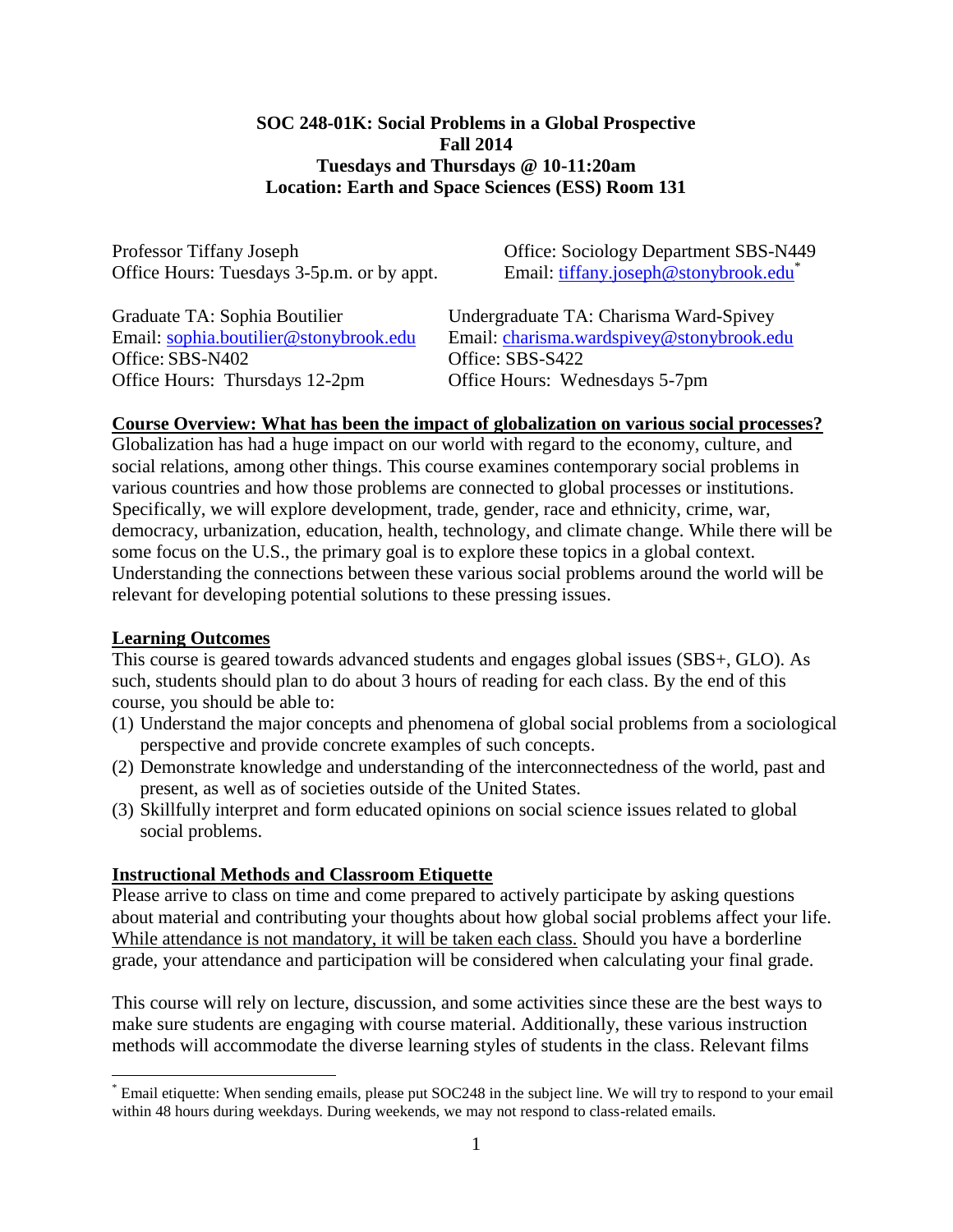will also be screened in-class so students can make connections to course material and see real world implications of what is being studied. The topics covered in the course allow for debate and disagreement, but all classroom discussion and behavior should remain respectful and civil.

To create a dynamic learning environment, please be sure to silence cell phones before class starts and refrain from answering phone calls or texting during class. I also ask that you limit your laptop use to notetaking, as non-course related web-surfing during class may be distracting for your classmates and me.

# **Required Texts**

### Textbooks:

Sernau, Scott. 2012. *Global Problems: The Search for Equity, Peace, and Sustainability*. 3rd edition. Boston: Pearson.

Jackson, Robert. 2013. *Annual Editions Global Issues, 13/14*. 29<sup>th</sup> edition. New York: McGraw Hill.

Others are available on Blackboard and indicated as such in the syllabus. Please do the readings for the day indicated on the syllabus.

# **Assignments and Grading**

There will be three exams this semester, which will be based on lectures, assigned readings, inclass videos, and other supplemental materials. You will be asked to demonstrate your comprehension of the different global social problems discussed each week in class. The exams will take a variety of formats, including multiple choice, true/false, and short answer. The third exam will take place during finals week and focus primarily on the last third of course material. A small portion of this exam will be cumulative as it will require you to connect all the themes of the course.

Make-up exams will not be allowed without prior arrangements or documentation of extenuating circumstances. Please speak with me about any known absences or emergency situations to avoid any problems regarding exams. Should an unlikely situation affect your ability to be successful in the course, contact Ellen Driscoll in Student Affairs. After I receive verification from Student Affairs, we can discuss how to best proceed.

| <b>Calculation of Final Grades</b> |                                             |                 |              |
|------------------------------------|---------------------------------------------|-----------------|--------------|
| Exam 1: Tues $(10/7)$              |                                             | 30%             |              |
| Exam 2: Tues $(11/4)$              |                                             | 30%             |              |
|                                    | Exam 3: Fri $(12/12$ -during finals period) | 40%             |              |
| <b>Grade Scale:</b>                |                                             |                 |              |
| $95-100 = A$                       | $87-89 = B +$                               | $77 - 79 = C +$ | $67-69 = D+$ |
| $94-90 = A$                        | $83 - 86 = B$                               | $73 - 76 = C$   | $61-66 = D$  |
|                                    | $80-82 = B-$                                | $70-72 = C$     | $0-60 = F$   |

#### **Any final grade below a C- will result in a course failure.**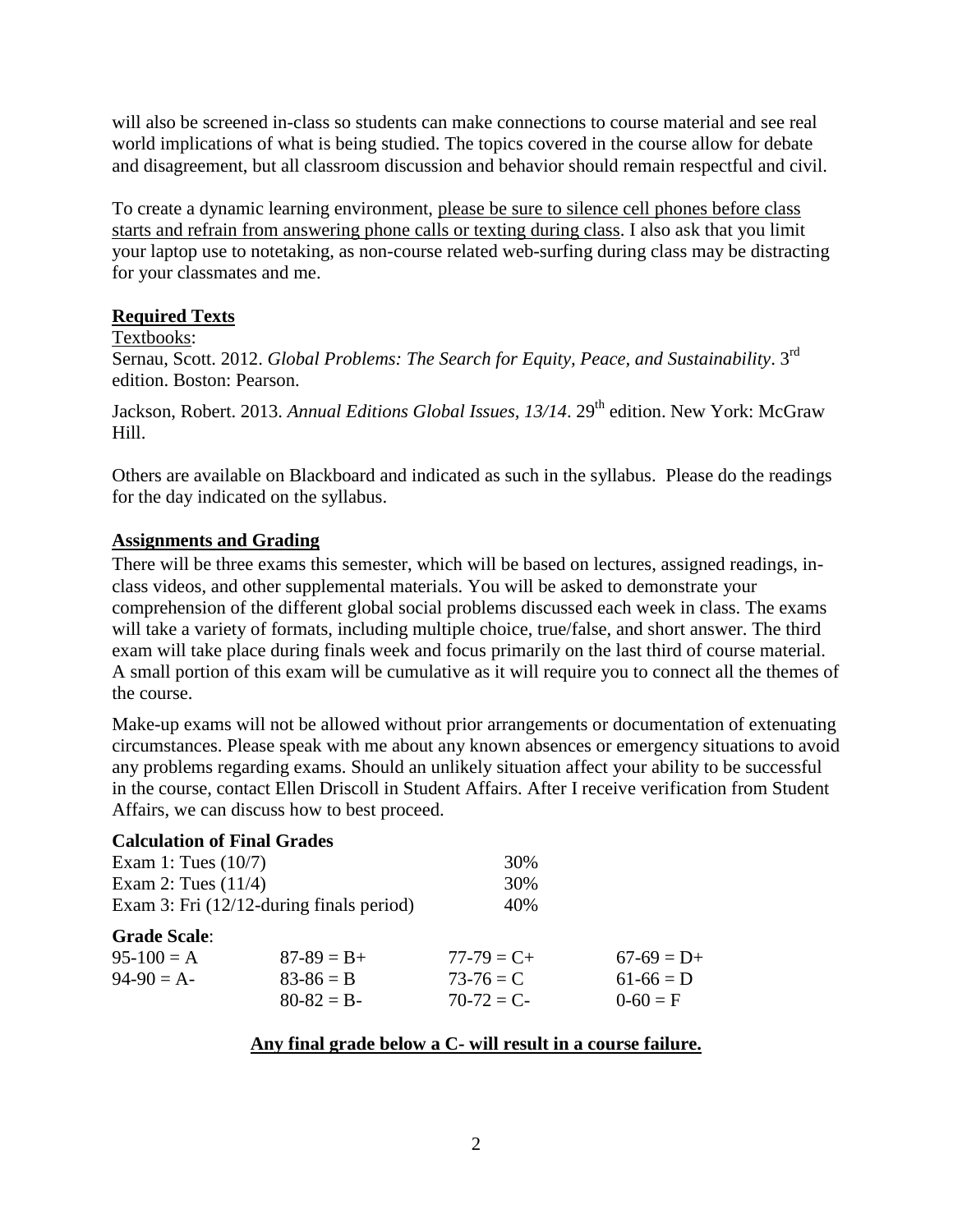# **Additional Information**

Americans with Disabilities Act: If you have a physical, psychological, medical or learning disability that may impact your course work, please contact Disability Support Services, ECC(Educational Communications Center) Building, Room 128, [\(631\)632-6748.](tel:%28631%29632-6748) They will determine with you what accommodations, if any, are necessary and appropriate. All information and documentation is confidential.

[https://web.stonybrook.edu/newfaculty/StudentResources/Pages/DisabilitySupportServices.aspx.](https://web.stonybrook.edu/newfaculty/StudentResources/Pages/DisabilitySupportServices.aspx)

Academic Integrity: Each student must pursue his or her academic goals honestly and be personally accountable for all submitted work. Representing another person's work as your own is always wrong. Faculty is required to report any suspected instances of academic dishonesty to the Academic Judiciary. Faculty in the Health Sciences Center (School of Health Technology & Management, Nursing, Social Welfare, Dental Medicine) and School of Medicine are required to follow their school-specific procedures. For more comprehensive information on academic integrity, including categories of academic dishonesty please refer to the academic judiciary website at <http://www.stonybrook.edu/uaa/academicjudiciary/>

Critical Incident Management: Stony Brook University expects students to respect the rights, privileges, and property of other people. Faculty are required to report to the Office of Judicial Affairs any disruptive behavior that interrupts their ability tot teach, compromises the safety of the learning environment, or inhibits students' ability to learn. Faculty in the HSC Schools and the School of Medicine are required to follow their school-specific procedures.

# **This syllabus is subject to be changed. If modified, I will post an updated syllabus on Blackboard, let you know about this in class, and send an email notification.**

| <b>Course Schedule</b> |                  |                                               |  |
|------------------------|------------------|-----------------------------------------------|--|
| Date                   | <b>Topic</b>     | <b>Reading</b>                                |  |
| Tues $8/26$            | Welcome to the   |                                               |  |
|                        | Course           |                                               |  |
| Thurs $8/28$           | Inequality $\&$  | Text: Sernau Introduction and CH 1            |  |
|                        | Development      |                                               |  |
| Tues $9/2$             | <b>NO CLASS</b>  | <b>LABOR DAY WKND</b>                         |  |
| Thurs $9/4$            |                  | Text: Global Issues Article 1                 |  |
|                        |                  | <b>Blackboard: Sachs</b>                      |  |
| Tues $9/9$             | Labor & Trade    | Text: Sernau CH 2                             |  |
| Thurs $9/11$           |                  | Text: Global Issues Article 24                |  |
|                        |                  | Blackboard: Stiglitz                          |  |
| Tues $9/16$            | Gender           | Text: Sernau CH 3                             |  |
|                        |                  | Global Issues Article 25, 44                  |  |
| Thurs $9/18$           |                  | Blackboard: Sen CH 8                          |  |
| Tues $9/23$            | Migration        | Blackboard: Kasinitz; Vermeulen               |  |
| Thurs $9/25$           |                  | Blackboard: Lucas pp. 127-141, 149-156        |  |
| Tues $9/30$            | Race & Ethnicity | Text: Sernau CH 8, pp. 199-203                |  |
|                        |                  | Blackboard: Omi & Winant; Sanders pp. 327-335 |  |